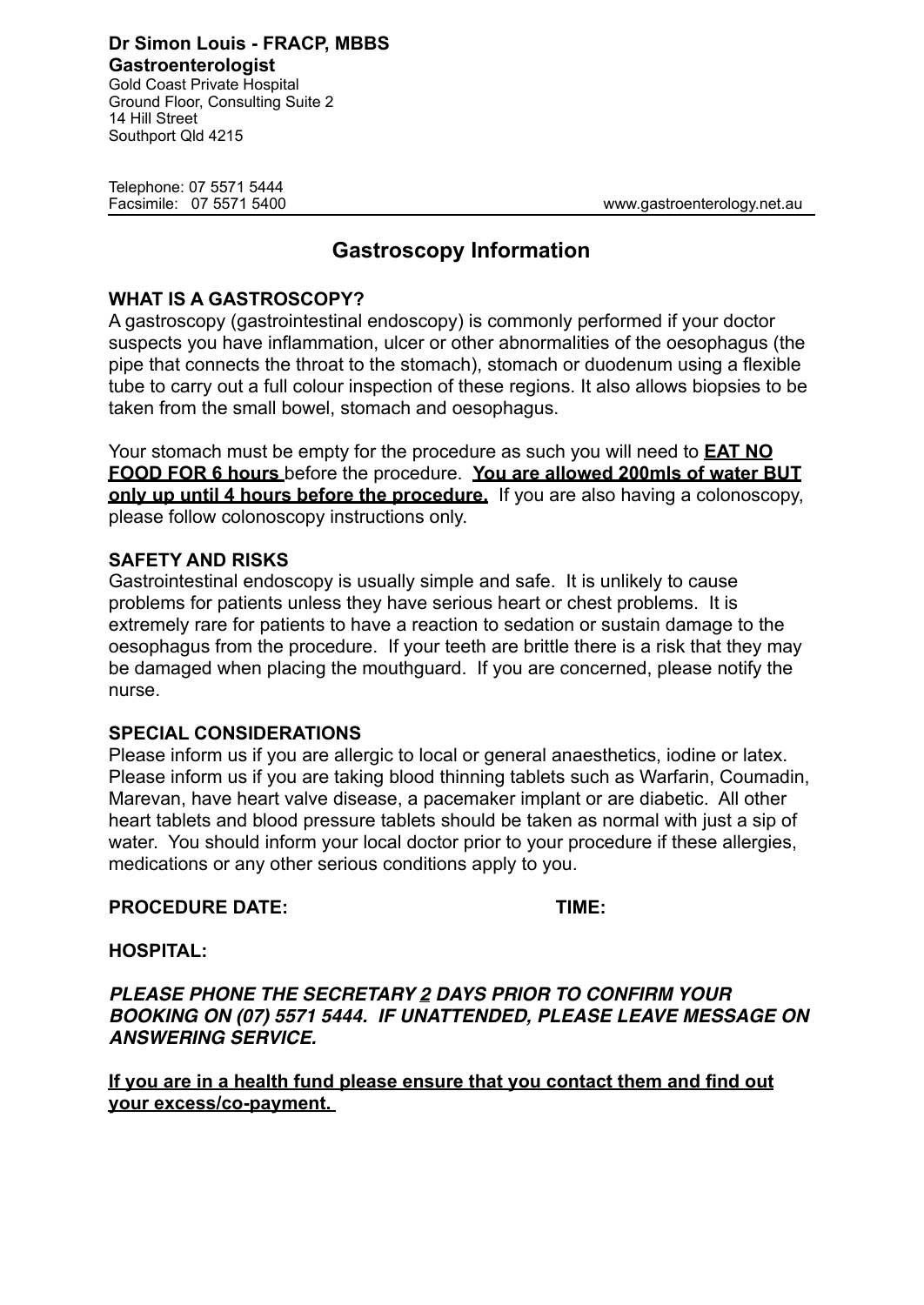Gold Coast Private Hospital Ground Floor, Consulting Suite 2 14 Hill Street Southport Qld 4215

Telephone: 07 5571 5444

Facsimile: 07 5571 5400 www.gastroenterology.net.au

# **ON THE DAY OF YOUR PROCEDURE**

**NO FOOD FOR 6 HOURS** before your procedure.

Up to 200mls of water **BUT ONLY UP UNTIL 4 HOURS** before the procedure. Arrange for an accompanying adult to drive you home. You will be at the Day Surgery for up to 3 hours. Nursing staff will contact them when you are ready to leave.

Leave jewellery or valuables at home.

Wear comfortable clothes and bring a warm jacket or cardigan with you as you may feel cold (a disposable gown may be provided to you)

Arrive for your procedure at your appointment time.

### **Bring referral for procedure (unless this has already been sent to Dr Louis) Bring payment for health fund excess/co-payment or if uninsured the quoted fee.**

## **SEDATION/ANAESTHETIC**

At the beginning of the procedure your throat may be sprayed with a local anaesthetic. A mouthguard will be placed inside your mouth to protect your teeth and you will be given an intravenous sedation to help you relax, feel comfortable and reduce your awareness of the procedure. You will be given oxygen during the procedure and your heart rate, blood pressure and oxygen levels will be monitored. The procedure will take between 5-15 minutes and you will be sleepy for up to 12/24 hours afterwards.

# **AFTER THE PROCEDURE**

You will remain in the recovery room until the effect of the sedation wears off. When you are awake you will be given a sip of water to check your swallowing. For about one hour after you awake you may feel bloated due to the air that is inserted during the procedure. Very rarely you may pass a small amount of blood due to biopsies that have been taken and this is of no concern. You will be given a discharge sheet with details of new medications, follow up appointment and details of biopsy taken (if any).